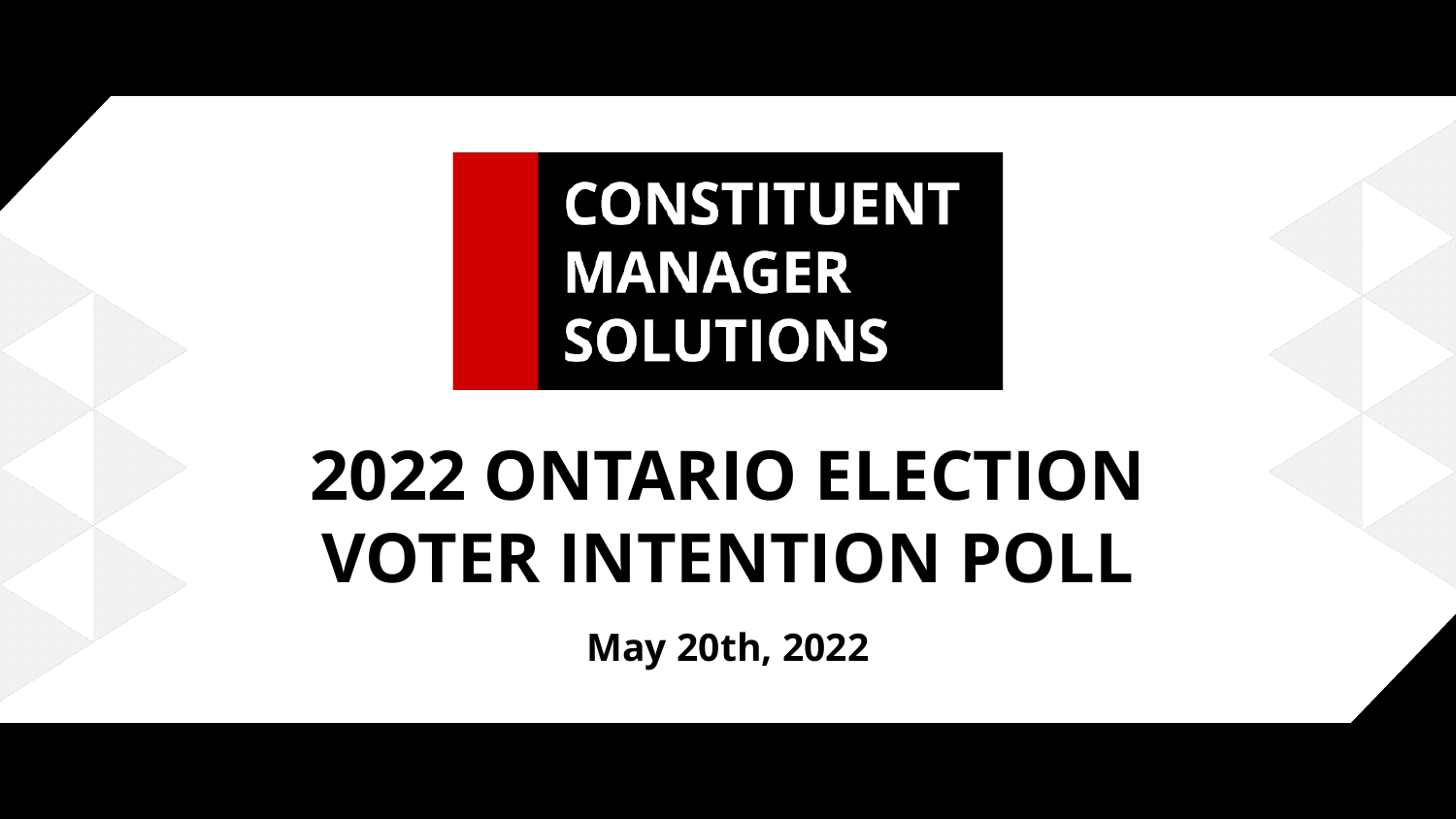### **About Constituent Manager Solutions:**

Constituent Manager Solutions is a consulting firm located in Ottawa, Ontario that provides campaign services to candidates at all levels of government and from all major parties coast to coast.

Our firm maintains an in-house call centre that, on occasion, conducts public opinion research such as this poll. Interested in getting research conducted on behalf of your organization? Does your campaign need reliable voter contact solutions?

**Reach out to us to schedule a free consultation or to learn more: [contact@constituent.ca](mailto:contact@constituent.ca?subject=Poll%20Inquiry)**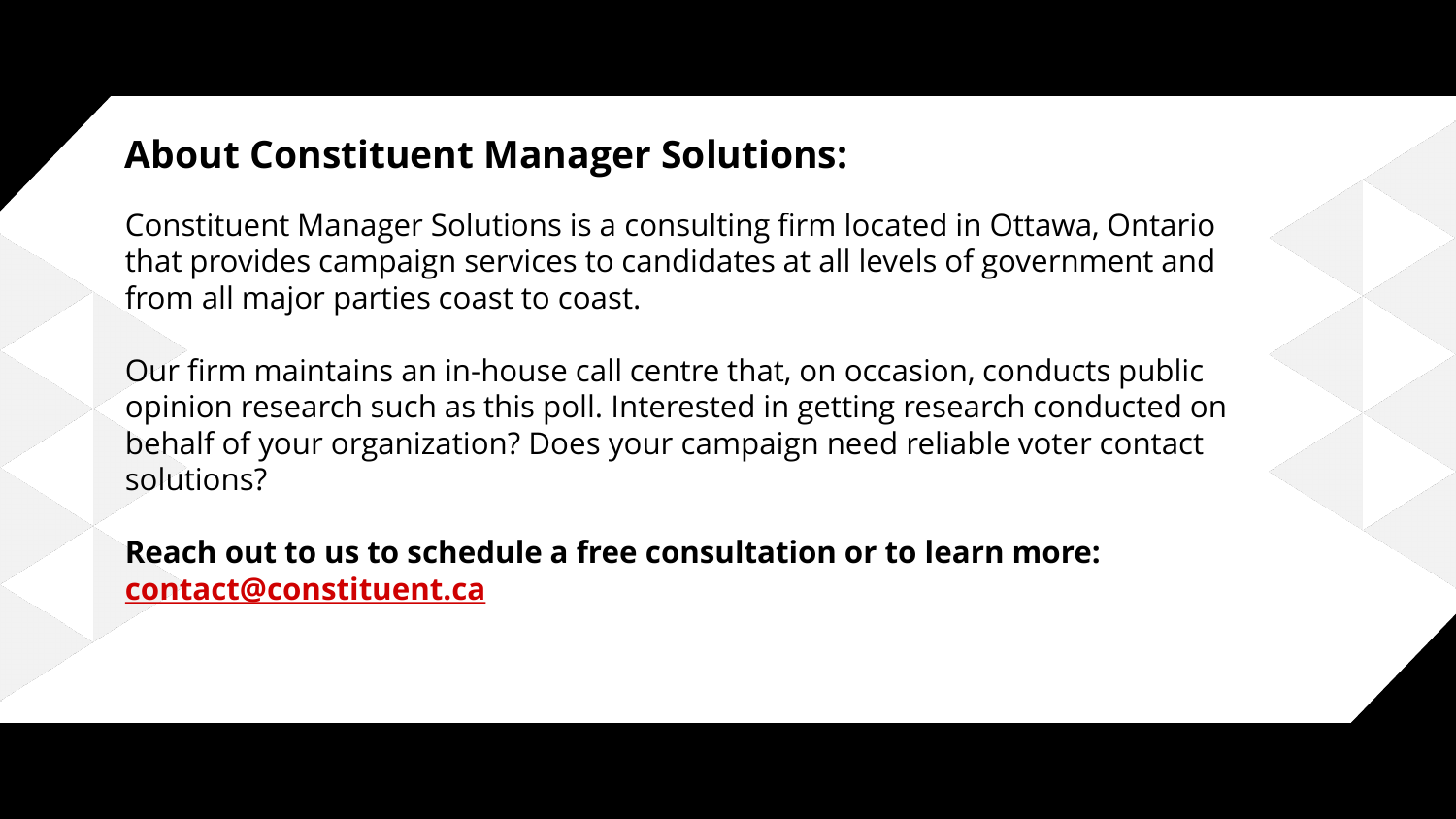#### **Background & Summary:**

From May 15th to May 20th, Constituent Manager Solutions conducted a public opinion poll on the voting intentions of decided voters for the upcoming 2022 Ontario election this June.

In summary, our opinion poll found that the gap between the Progressive Conservative Party of Ontario and the Ontario Liberal Party has tightened in comparison to previous public opinion polls conducted by other firms over the past couple of weeks. While the Ontario New Democratic Party's vote share has decreased, the Green Party of Ontario's vote share has also increased in addition to the Liberals.

If an election were held today, it is evident that despite the tightening of the gap between the Progressive Conservative Party of Ontario and the Ontario Liberal Party, the Progressive Conservative Party of Ontario would still win the popular vote overall.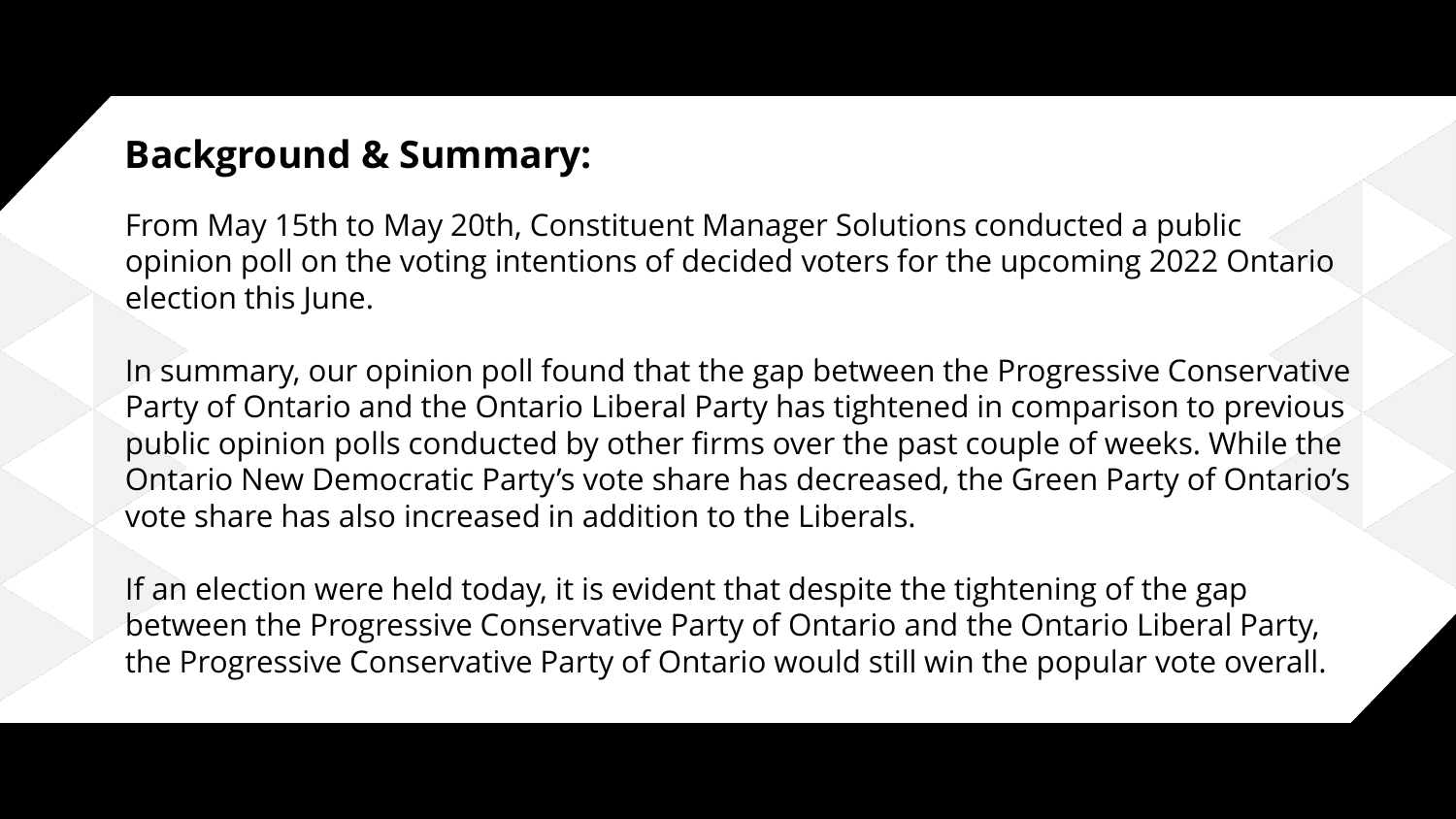## **Opinion Poll Results:**

A total of 312 Ontarians aged 18+ across the province responded to our public opinion poll.



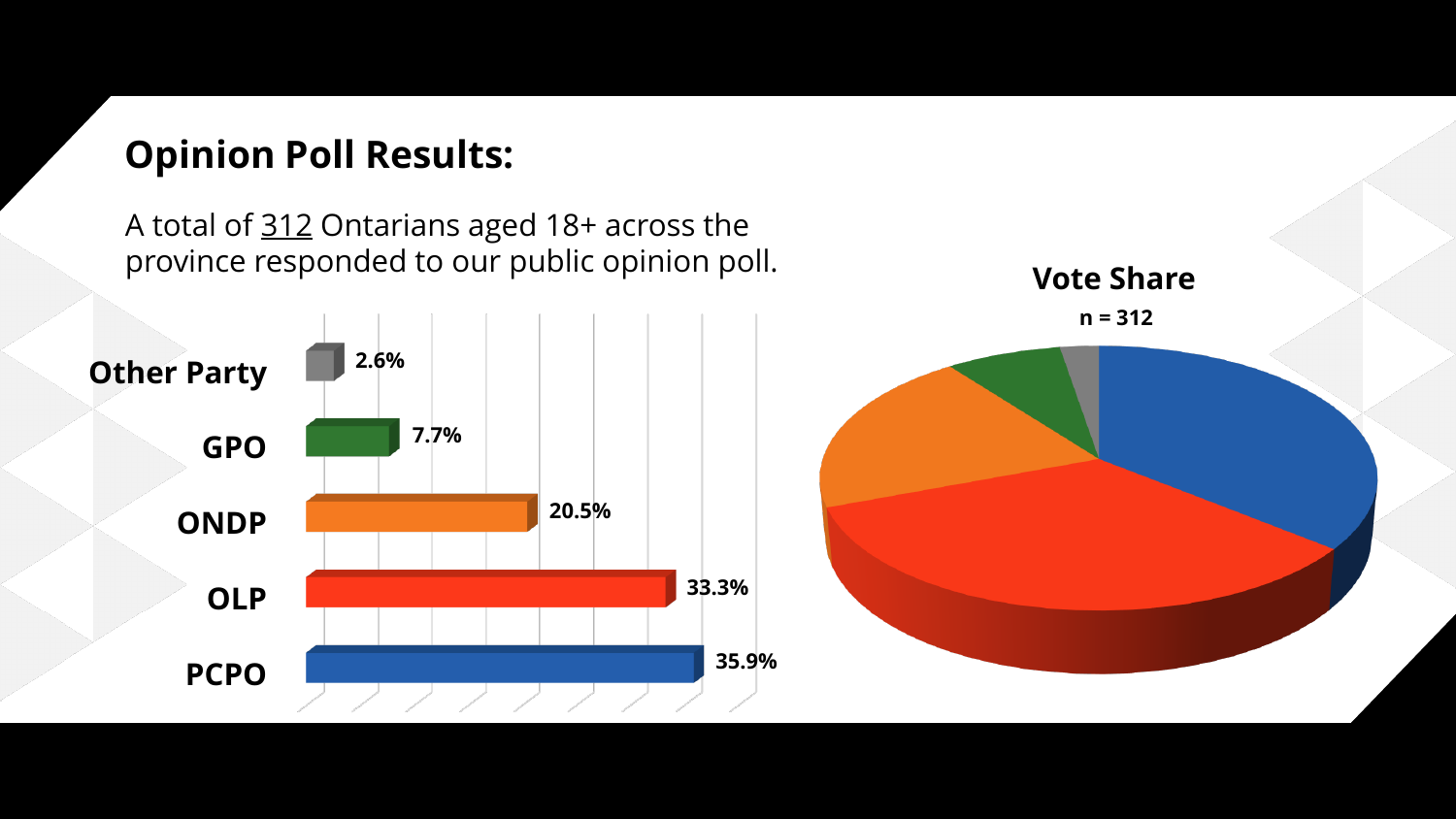# **Methodology:**

This public opinion poll was conducted from May 15th to May 19th via live agent calling and interactive voice recording (IVR). A randomly selected list of 5,000 Ontarians aged 18+ from across the province were contacted with responses being collected from a total of 312 respondents. A formula was applied to the list of 5,000 random Ontarians to ensure that no particular demographic or region was overrepresented in our poll and the results were weighted fairly.

The following single question was asked of the respondents:

**"If the Ontario provincial election were held tomorrow, which one of the following parties would receive your vote?"**

(continued)